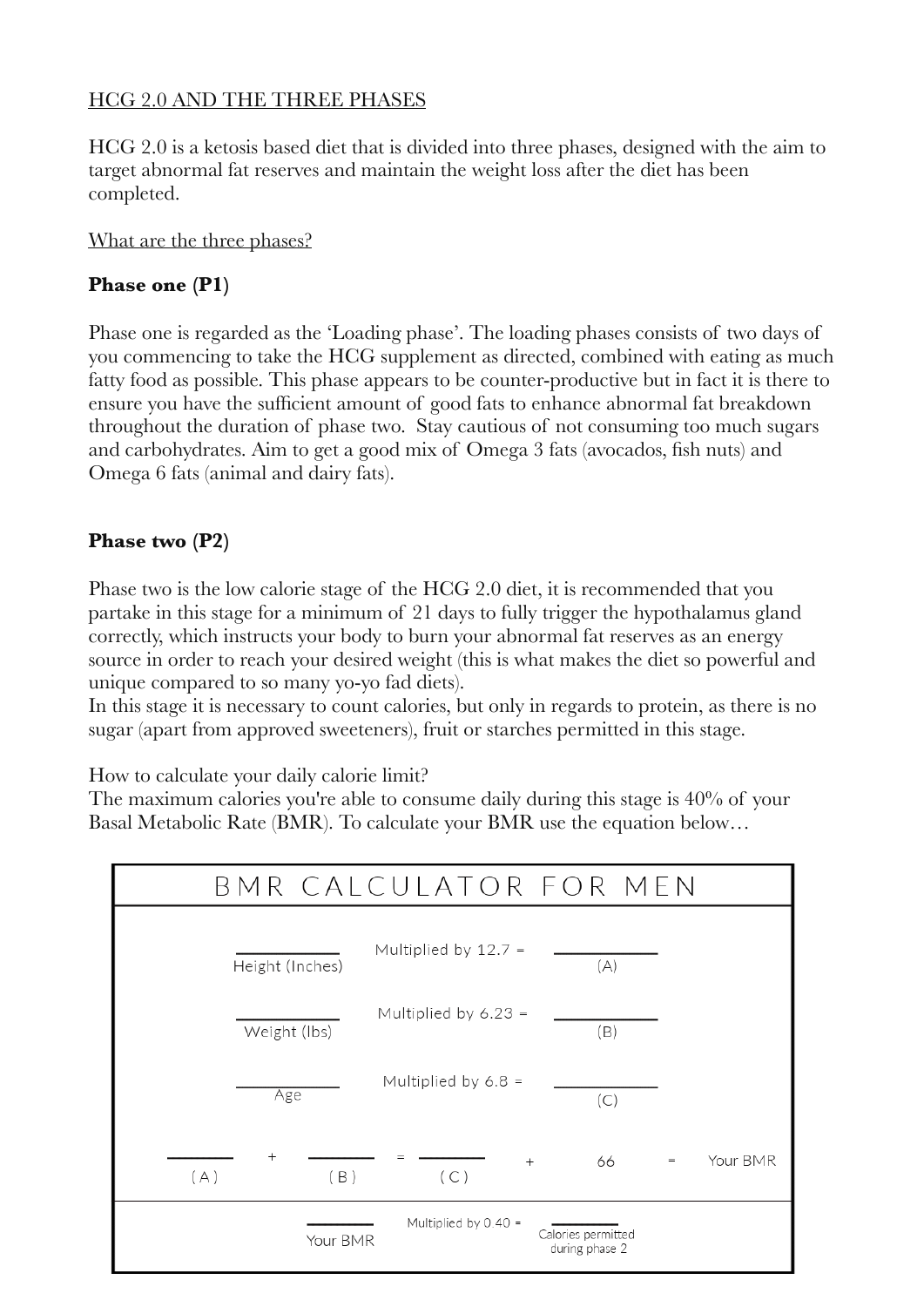

Calories from vegetables will not be included in your daily calorie limit but be cautious of how much you consume, as there is only 30 grams of carbs to be had daily.

In order to ensure that you are consuming the correct low fat protein sources you need to figure out the PFC of any protein. To calculate the PFC number you simply divide the protein amount by the calorie plus fat content  $( (P/(C+F))$ . The PFC of any protein choice needs to be a 3 or above (see the protein chart for details).

# **Phase 3 (P3)**

Phase three (maintenance) is the final phase of the diet and will guide you into new healthier lifestyle/eating habits.

Immediately following completion of your protocol, it's best to continue on the low calorie phase for three days after you discontinue your HCG supplement. During the first three weeks of maintenance you'll still want to stay away from carbs and sugar. It's during these first three weeks that your body will be most determined to replenish its fat stores and return to its old weight. Avoiding carbs is the best way to prevent this. You may begin to add dairy back into your diet, but carbs are your enemy during these first three weeks.